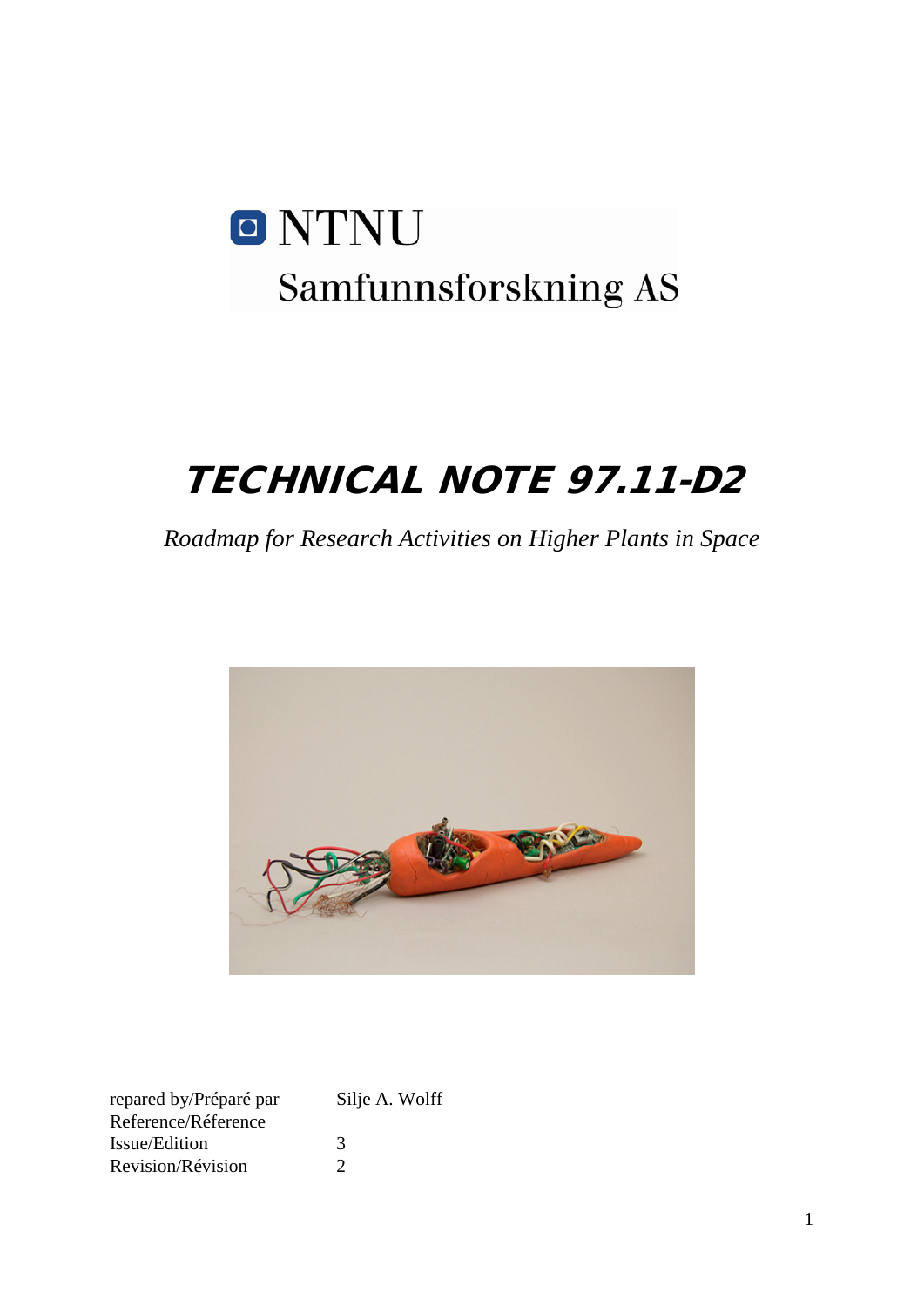

Date of issue/Date d'édition

#### APPROVAL

| Title | Roadmap for Research Activities on Higher   Issue |  |  |                | $\vert$ 1 Revision $\vert$ |  |
|-------|---------------------------------------------------|--|--|----------------|----------------------------|--|
| Titre | Plants in Space                                   |  |  | <i>Edition</i> | Révision                   |  |

| Author | Silje Aase Wolff | Date | 04.11.2011 |
|--------|------------------|------|------------|
| Auteur |                  | Date |            |

| Approved by         | <b>Christel Paille</b> | Date |  |
|---------------------|------------------------|------|--|
| <i>Approuvé par</i> |                        | Date |  |

#### CHANGE LOG

| Issue/ <i>Edition</i> | Revision/ <i>Révision</i> | Status/Statut | Date/ <i>Date</i> |
|-----------------------|---------------------------|---------------|-------------------|
|                       |                           | Released      | 08.07.2011        |
|                       |                           | Released      | 29.09.2011        |
|                       |                           | Released      | 04.11.2011        |

#### Distribution List

| Name/Nom            | Company/Société                  | Quantity/<br><i><u>Ouantité</u></i> |
|---------------------|----------------------------------|-------------------------------------|
| Ann-Iren Kittang    | NTNU Sam.forsk. AS/CIRiS, Norway |                                     |
| Liz Helena Coelho   | NTNU Sam.forsk. AS/CIRiS, Norway |                                     |
| Irene Karoliussen   | NTNU Sam.forsk. AS/CIRiS, Norway |                                     |
| Silje Wolff         | NTNU Sam.forsk. AS/CIRiS, Norway |                                     |
| Tor-Henning Iversen | NTNU-IBI, Norway                 |                                     |
| Knut Fossum         | NTNU Sam.forsk. AS/CIRiS, Norway |                                     |
| Christel Paillé     | <b>ESA-TEC</b>                   |                                     |
| Christophe Lasseur  | <b>ESA-TEC</b>                   |                                     |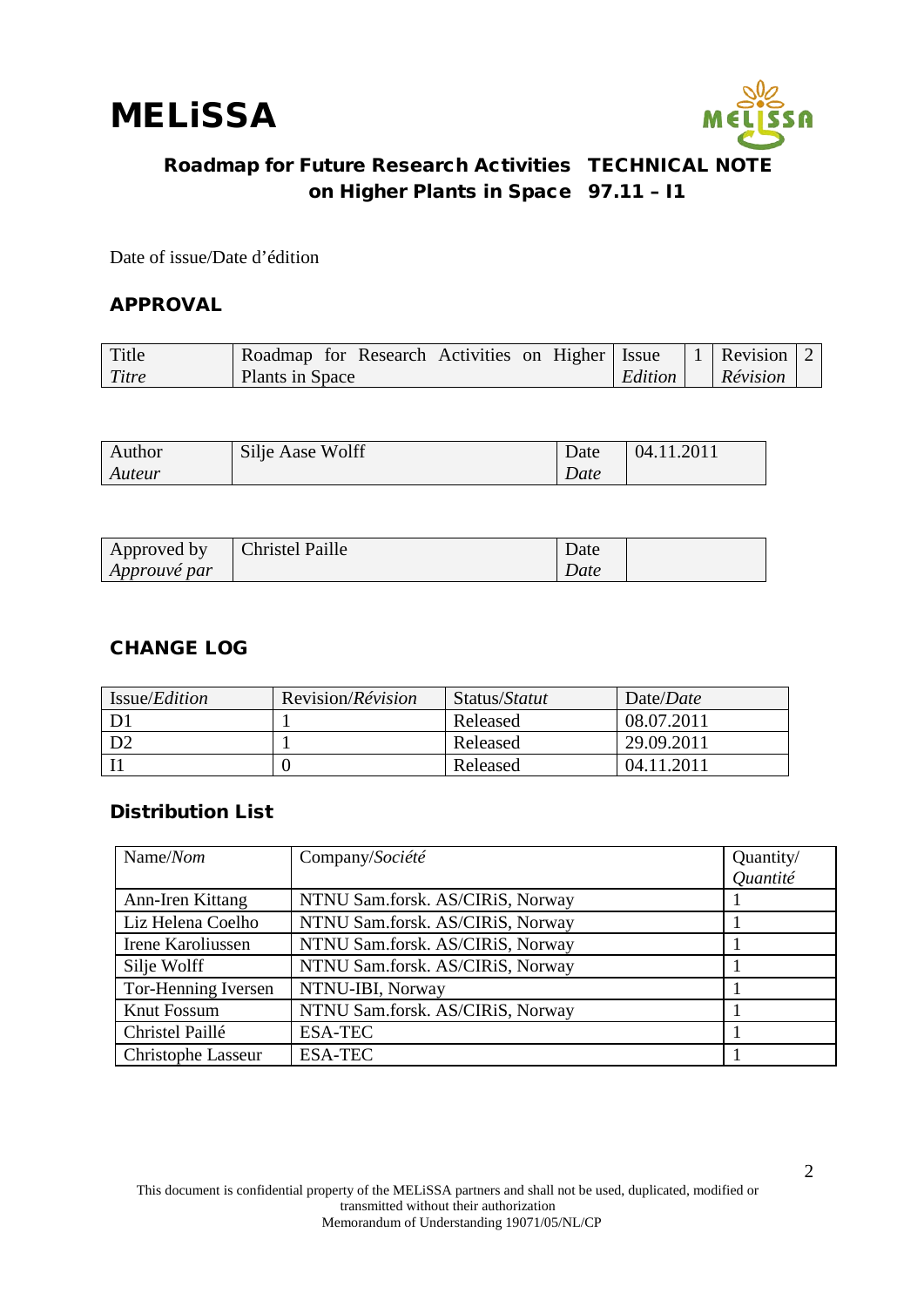



#### **Contents**

| 1. |  |
|----|--|
|    |  |
|    |  |
|    |  |
|    |  |
|    |  |
|    |  |
|    |  |
|    |  |
|    |  |
|    |  |
|    |  |
|    |  |
|    |  |
|    |  |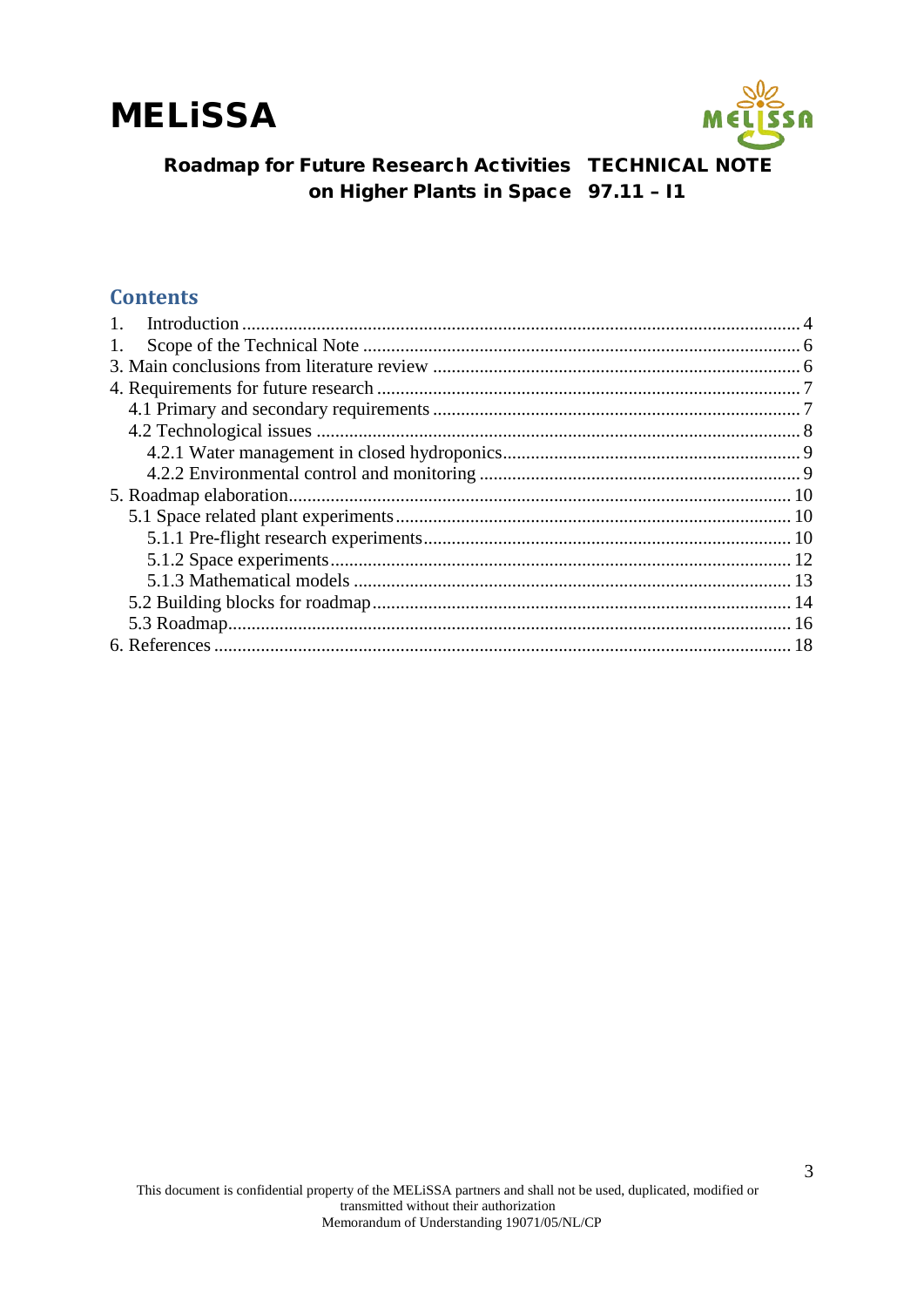



### <span id="page-3-0"></span>**1. Introduction**

Future space exploration and long term missions to the Moon and ultimately Mars rely on a life support system capable of regenerating all the essentials for survival. Plants are important components in bioregenerative life support systems for long-term missions. Plants provide a regenerative food source, aid in air purification and oxygen production, contribute to water purification (Wheeler *et al.*, 2001, Brown *et al.*, 2008) and may also have a positive psychological impact on the crew (Marquit *et al.*, 2008). To ensure successful plant production and a reliable food source for human crew, it is fundamental to understand in which way the space factors and an altered physical environment affect the basic processes of a plant's physiology.

The Micro Ecological Life Support System Alternative project (MELiSSA) is a model system for an advanced life support based on different microbial species and higher plants (Binot *et al.*, 1994; Poughon *et al.*, 2009). The system is inspired by terrestrial ecosystems, and uses the combined activity of different living organisms: microbial cultures in bioreactors, a higher plant compartment, and a human crew (Hendrickx, De Wever et al. 2006). The MELiSSA loop concept is described in Figure 1. The objectives of the MELiSSA Higher Plant Chamber (HPC) are production of food and oxygen,  $CO<sub>2</sub>$  consumption and water purification.



**Figure 1.** MELiSSA loop concept (from Gòdia *et al.*, 2002)

This document is confidential property of the MELiSSA partners and shall not be used, duplicated, modified or transmitted without their authorization Memorandum of Understanding 19071/05/NL/CP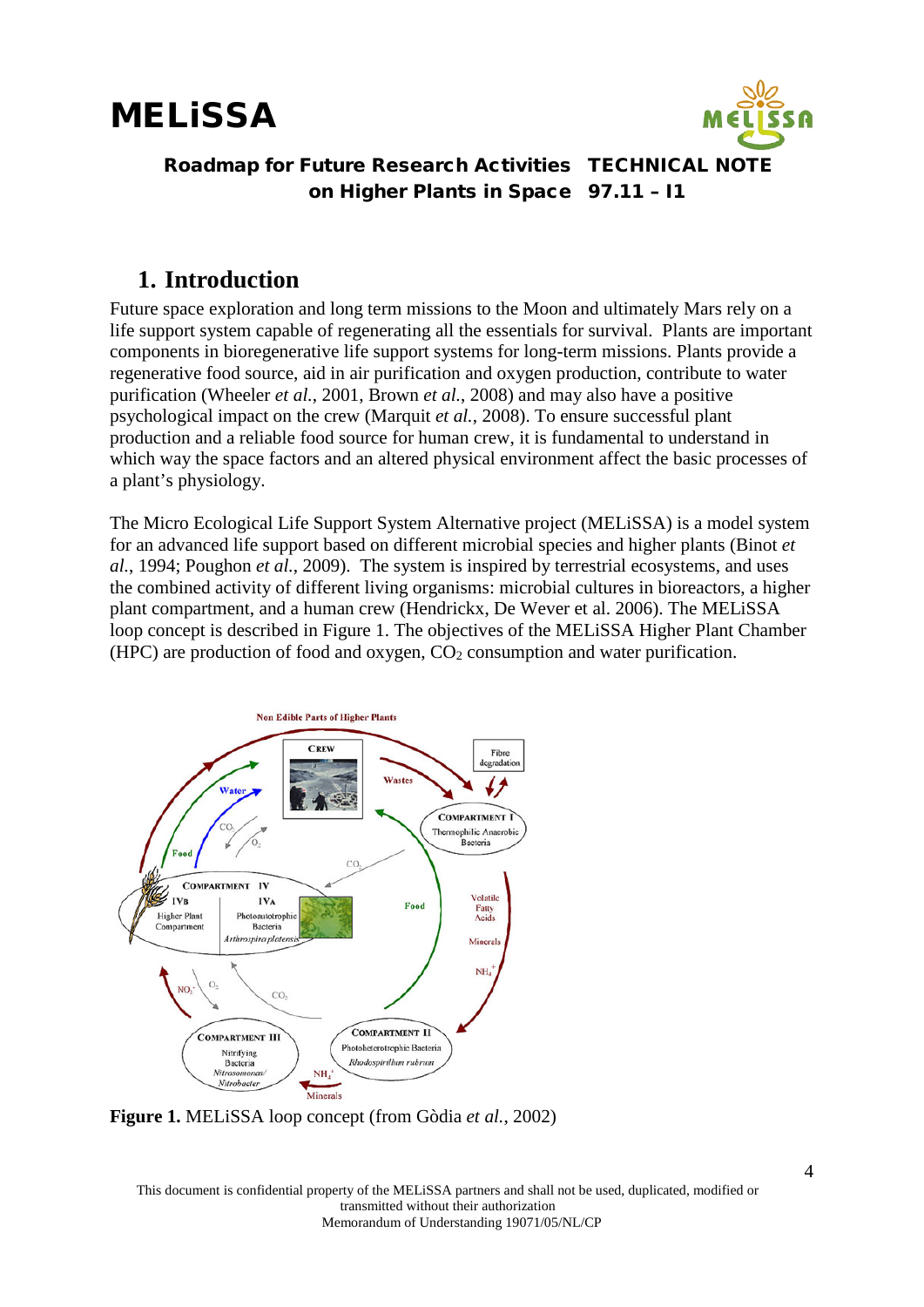



The Literature Review of Higher Plants in Space for MELiSSA (LiRHiPliSME) project was initiated to establish an understanding of the present state of knowledge concerning the impact of the space environment on higher plants.

The project has been focusing on the existing research which describes the effects on higher plants exposed to three physical factors on the Moon and Mars that are different from conditions on Earth:

- Gravity
- Radiation
- Magnetic field

The main objective of LiRHiPliSME has been to provide input to the MELiSSA Phase 2 – preliminary flight experiments, and to establish an understanding of the current knowledge within space plant biology. In addition, LiRHiPliSME has aimed to identify the need for future scientific research activities required before higher plants can be included in regenerative life support systems.

The scheme of the literature review process is shown on Figure 2. The study started assessing the plant sub-levels, which then lay the groundwork for evaluation of the whole plant perspective.



**Figure 2.** LiRHiPliSME Project Scheme.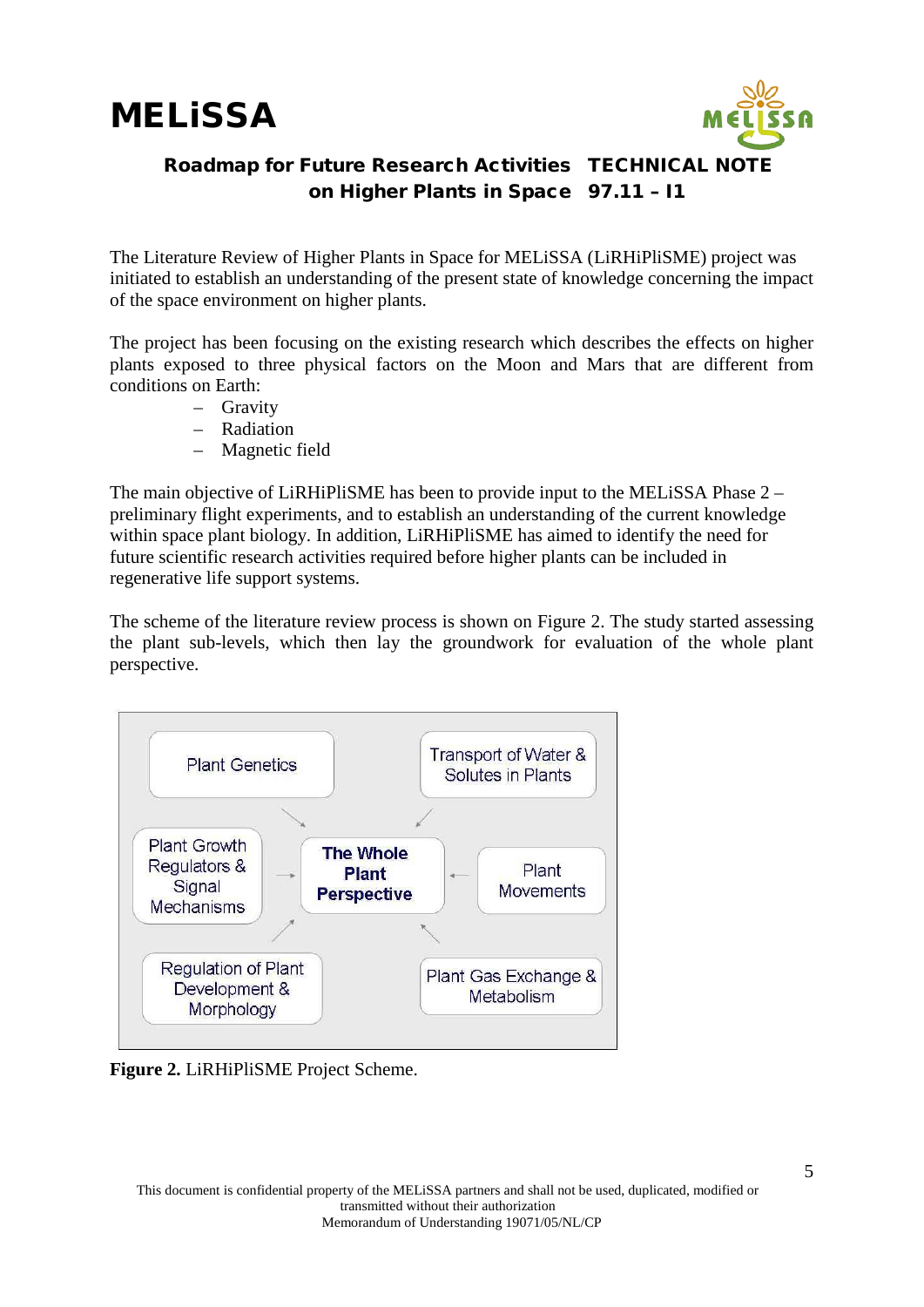

## <span id="page-5-0"></span>**1. Scope of the Technical Note**

Based on the LiRHiPliSME literature review process and Synthesis of Requirements for Future Research activities on Higher Plants in Space (TN 97.10) the scope of this Technical Note is:

- To define the building blocks for a roadmap for future research activities
- To place these building blocks in a timeline
- To elaborate a roadmap for future research activities on higher plants in space

### <span id="page-5-1"></span>**3. Main conclusions from literature review**

In general, the available information regarding effects of the space environment on plant growth and metabolism is inconclusive and suffers from limitations in available flight hardware, sensor technology and research facilities that simulate space conditions. However, based on the available literature, two main conclusions can be drawn:

- Plants have demonstrated their ability to grow and reproduce in space  $\rightarrow$  A number of long term experiments with plants have been successfully performed in space (Merkys *et al.* 1984, Ivanova *et al.* 1993, Sychev *et al.* 2001).
- Hardware is of great importance

 $\rightarrow$  Satisfactory environmental control is essential to grow healthy plants in space and under reduced gravity conditions, especially atmosphere control (*e.g.* ethylene scrub,) and air circulation both at canopy level and in the root zone (Musgrave *et al.* 1998, Kitaya *et al.* 2003, Liao *et al.* 2004).

Through the literature review process, interview with scientists and discussions in the LiRHiPliSME working group there was a decision made that future investigation should prioritise the fundamental processes required to ensure sustainable plant growth and food production in space, i.e. *effects of the space environment on plant nutritive value and the processes of photosynthesis, gas exchange and transport of water and solutes.* Space experiments should be designed to address the whole plant perspective and give a holistic view of the plants health status, before proceeding to carefully selected plant sublevels. Experiments should also, whenever feasible, include assessment of a plants complete growth cycle.

For a more detailed description of the literature reviewed and results from the literature review process see plant sublevel Technical Notes (TNs 97.03 – 97.08).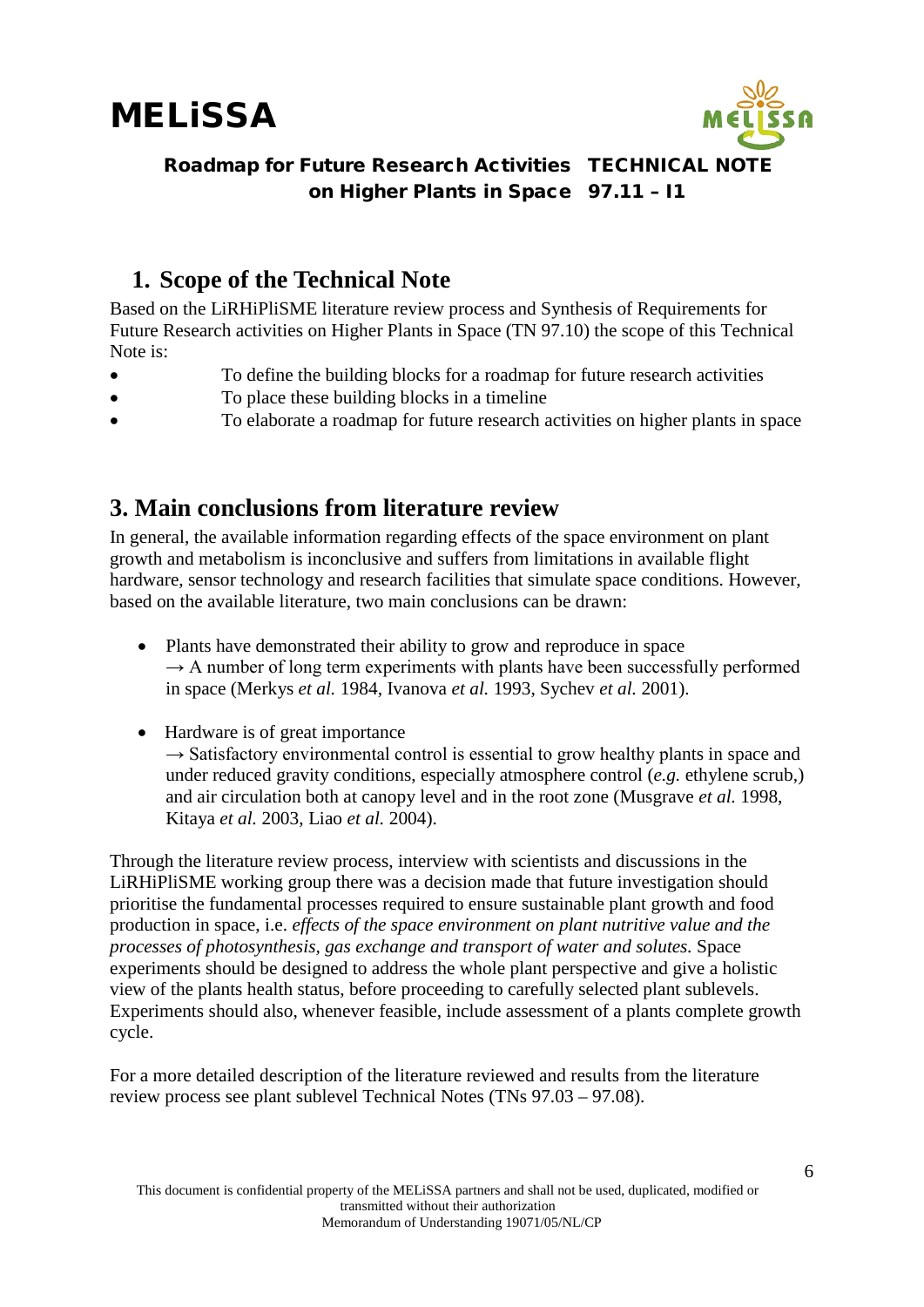

#### Roadmap for Future Research Activities TECHNICAL NOTE on Higher Plants in Space 97.11 – I1

### <span id="page-6-0"></span>**4. Requirements for future research**

#### <span id="page-6-1"></span>*4.1 Primary and secondary requirements*

Overall, the primary requirement for future research activities on higher plants in space is *to understand and control the entire food chain within the life support system, including the effects of the space environment on the whole-plant physiology and plant nutritive value.* 

This ambitious goal can only be achieved through extensive research and technology development activities. Thus, the primary requirement can be achieved through a set of secondary requirements:

-study of selected food crops and definition of their nominal conditions (selected MELiSSA species: tomato, soya bean, potato, wheat, lettuce, rice, spinach and onion).

-standardisation of experimental design for ground and space experiments with selected species

-low chronic radiation experiments

-graded gravity experiments

-elucidation of the impact of magnetic field on plants

-development of mathematical models

These activities can be grouped together in a series of activities called *plant characterisation studies*; with the common objective of increasing the knowledge and intelligibility of the MELiSSA food crops and all the processes related to them.

During the LiRHiPliSME workshop process the LiRHiPliSME Team and project Partners defined the main groups of requirements for future research activities on higher plants in space. These main groups of requirements, forming the grounding for future scientific activities within space plant biology, are presented in figure 3.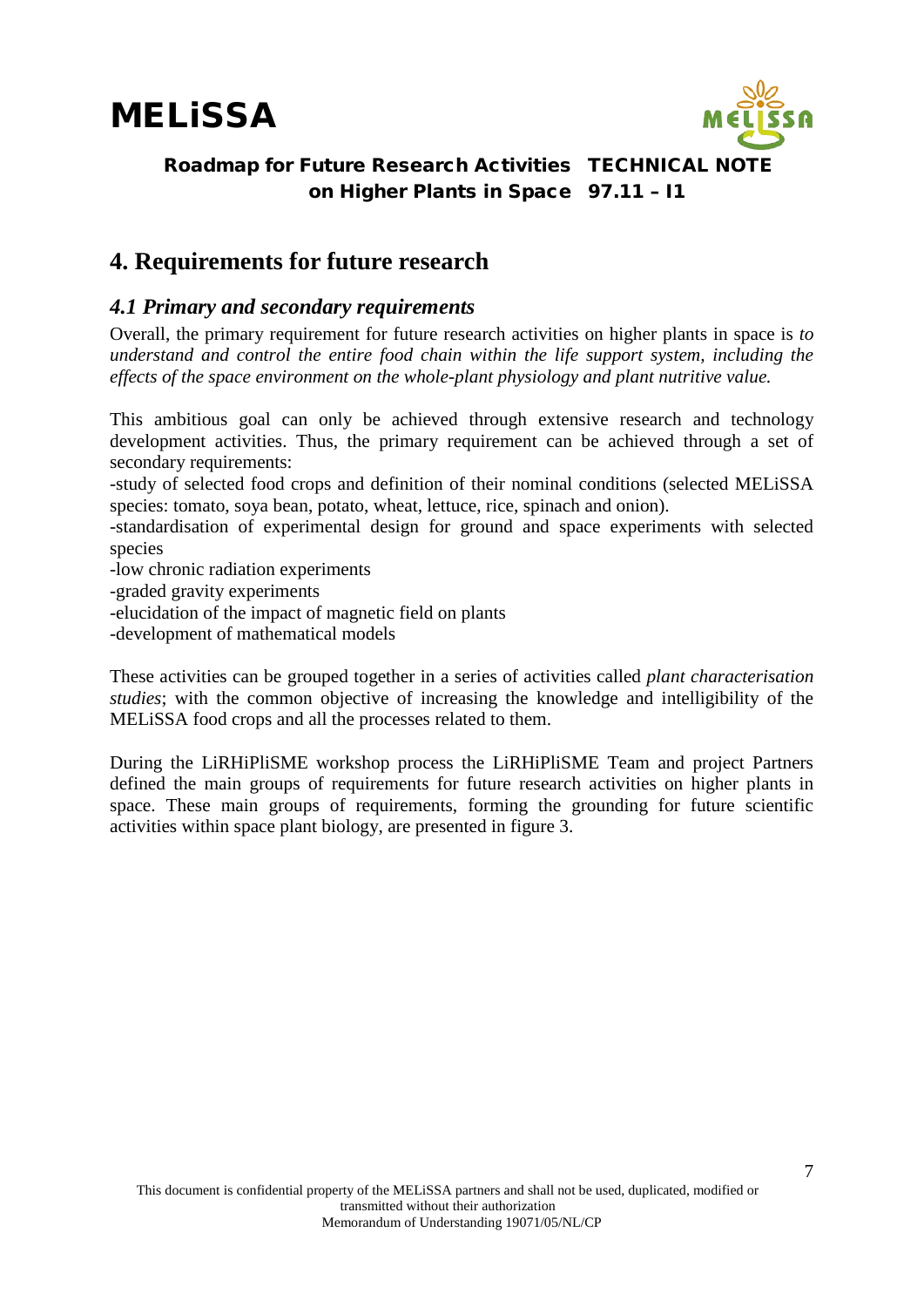



Figure 3. Requirements for future research activities on higher plants in space. HPC – higher plant compartment, LMF – low magnetic field (on ground: shielding from geomagnetic field, in space: lower than geomagnetic field)

#### <span id="page-7-0"></span>*4.2 Technological issues*

Water and nutrient management is considered to be one of the most challenging aspects of plant cultivation in space. Surely, water management and plant dehydration has been a frequent reason for failure in space experiments. In addition, the most frequently reported effects of a reduced gravity environment on plant physiology are linked to changes in the plants physical environment (for a review see Porterfield 2002). Consequently, and even though optimal environmental conditions were one of the assumptions made before start-up of the literature review, these topics will be briefly considered in the following sections.

In addition, and in accordance with the ultimate goal of high yield food production systems, space plant experiments need to be performed with higher light intensity and/or selected wavelengths of narrow bandwidth light, as well as larger growing areas to measure effects on the plant canopy level. This is particularly important when considering effects on photosynthesis and plant metabolism. On the whole, a prerequisite for increased output of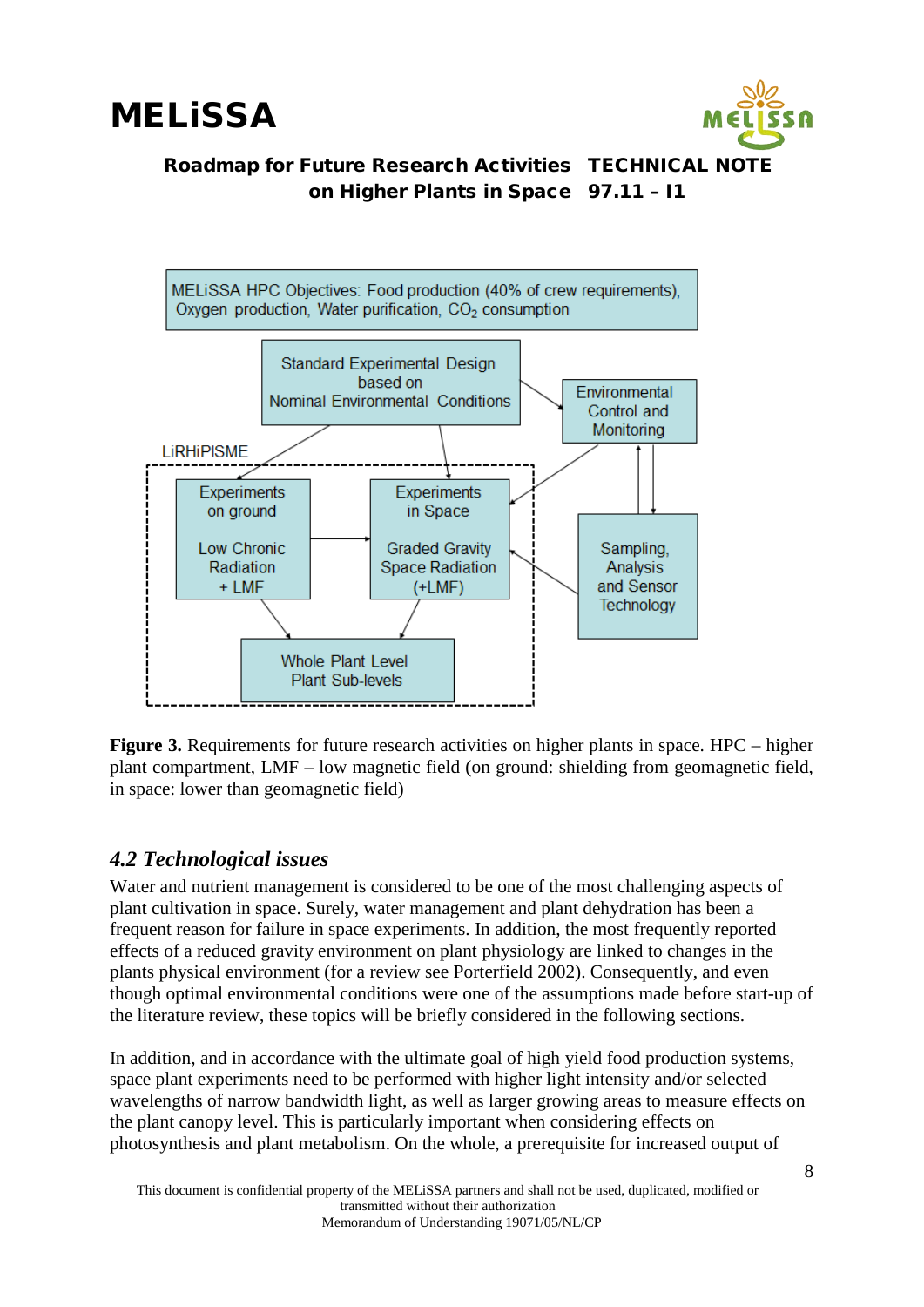

#### Roadmap for Future Research Activities TECHNICAL NOTE on Higher Plants in Space 97.11 – I1

future plant experiments and achievement of the scientific milestones within space plant biology is the development of a new generation of higher plant chamber test-beds.

#### <span id="page-8-0"></span>**4.2.1 Water management in closed hydroponics**

Water and nutrient management includes water and nutrient supply, water and nutrient availability to the plant, active and passive uptake of nutrients, water taken up and transpired by the plants and recirculation of water and nutrients within the actual system.

In future Closed Ecological Life Support Systems (CELSS), with extreme limitations on resource availability and re-supply, a closed cycle recirculating hydroponic system is considered to be the preferred solution. However, the availability and application of closed system technologies are very limited (Stanghellini et al. 2005, Massa et al. 2010). Open culture systems, or semi closed systems with circulation and discharge of water when electrical conductivity (EC) or ion concentration has reached some threshold value, are more commonly used (Pardossi et al. 2006, Massa et al. 2010). In addition, when implemented, closed-cycle hydroponic systems have led to a number of reported problems as accumulation of non-nutrient salts from irrigation water (Stanghellini et al. 2005, Massa et al. 2010), pathogens (Postma 2010) and accumulation of phytotoxic organic acids (Schwarz et al. 2005, Lee et al. 2006). With regard to salt accumulation, one solution to the problem could be reverse osmosis desalinization (Stanghellini et al 2005). To avoid plant diseases, various methods have been developed for disinfestation of the recirculated nutrient solution. Disinfestation technologies can be grouped by the following approaches; filtration, heat treatment, oxidation, electromagnetic radiation (e.g. UV), active carbon adsorption and copper ionization (Postma 2010, Othani et al. 2000). Sand filters have received special attention since they are relatively cheap and robust, and depend largely upon the establishment of an active microflora effective in removing pathogens such as *pythium* and *Phytophtora* species, which are a serious threat in soil less systems (Postma 2010). Several methods using activated charcoal have been shown effective in eliminating phytotoxic substances in hydroponics (Lee et al. 2004). However, the technology transfer value and usefulness for space applications is limited and extensive technology and sensor development is necessary before a satisfactory solution for closed hydroponics is available for CELSS. The optimal solution would be a system with a high recycling capacity and real time surveillance of plant nutrient- and water status. Automated replenishment from nutrient refill solution should be based on the collected real time data, and adapted to the different stages of the plant life cycle.

#### <span id="page-8-1"></span>**4.2.2 Environmental control and monitoring**

For increased success and relevance in future space experiments it is crucial to implement full environmental control in the hardware. This includes both monitoring and control of light, temperature and atmospheric composition. To obtain such a fully controlled environment, and gain an overview picture of plant processes in space, technology development is essential in both growth chamber components and sensor technologies.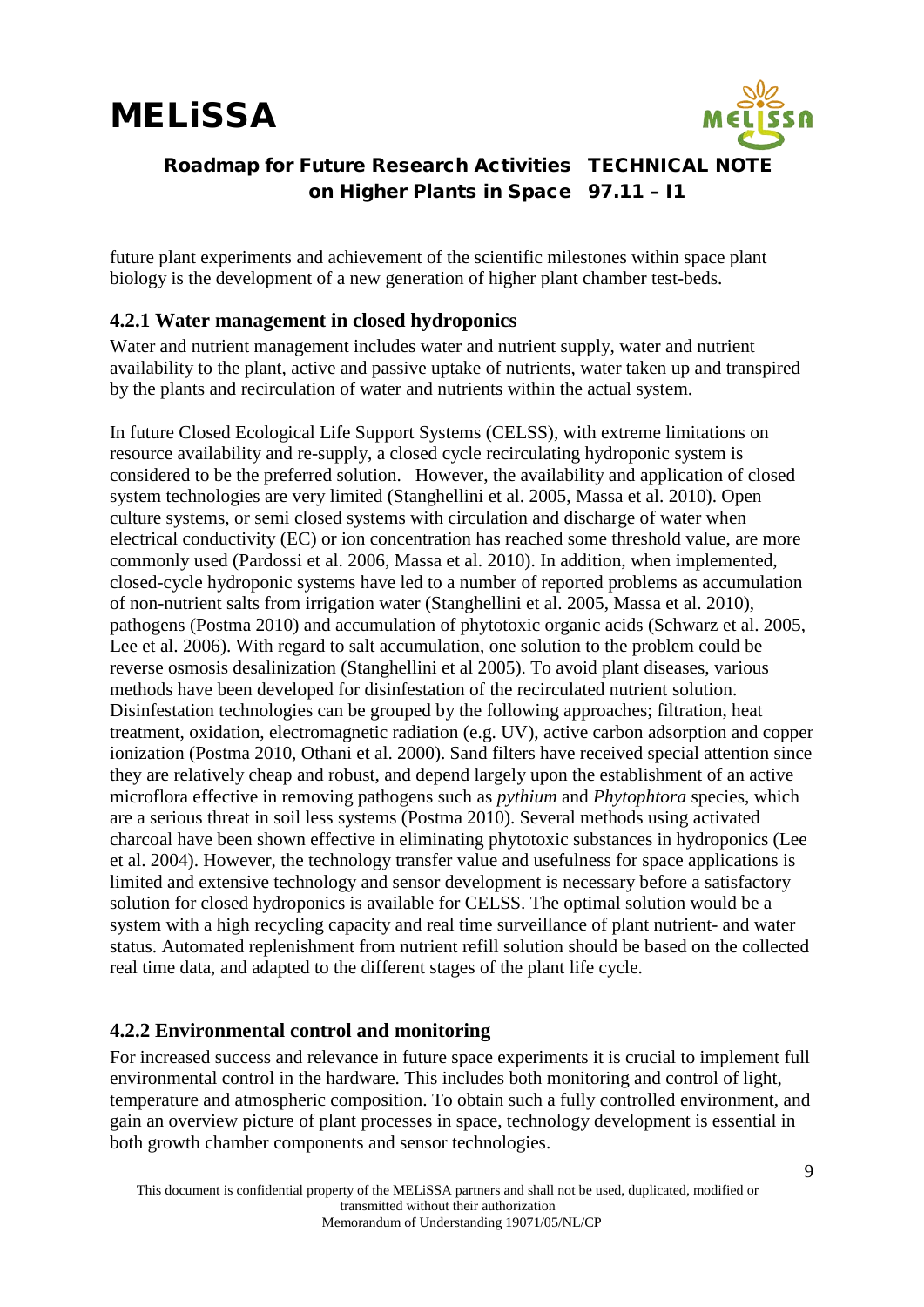

#### Roadmap for Future Research Activities TECHNICAL NOTE on Higher Plants in Space 97.11 – I1

Moreover, with the foreseen restrictions on sample return, remote sensing diagnosis of plant health is needed. Such remote sensing diagnosis could include various imaging techniques and sensors for surveillance of for instance nutrient availability and plant water status, allowing for immediate detection of stress situations before the occurrence of adverse effects on plant health.

### <span id="page-9-0"></span>**5. Roadmap elaboration**

#### <span id="page-9-1"></span>*5.1 Space related plant experiments*

The non-conclusive results from previous plant space experiments probably can be ascribed to the use of different plant species, differences in experimental design and also limitations in the plant growth hardware. In future space related research activities it is crucial to work with a standardised experimental design, and mandatory procedures for sampling and analysis. Hardware providing comprehensive environmental control and monitoring of environmental conditions also is a prerequisite for future work within space plant biology. Moreover, there is a general need for reference data before space conditions can be compared to conditions on Earth, and all possible scientific knowledge from pre-flight experiments must be uncovered before proceeding to space experiments.

#### <span id="page-9-2"></span>**5.1.1 Pre-flight research experiments**

In future experiments with higher plants, the first logic step would be to describe the nominal conditions and cultivar characteristics of the selected MELiSSA cultivars. Secondly, a standard experimental design, describing in detail the environmental conditions for each of the selected species, as well as protocols for sowing, plant handling and sampling should be formulated. Thirdly, mathematical models describing the growth, development and metabolism of the chosen cultivars ought to be developed.

After an evaluation of the available technical solutions for simulation of space conditions, low chronic radiation exposure seems to be the most realistic variable to assess in pre-flight experiments. Because of the necessity of shielding to protect humans from high radiation doses, low chronic radiation is considered more relevant than high acute radiation. On this basis, the primary focus of ground studies for space applications should be on the effect of low chronic radiation on fundamental plant processes. Measures of priority are effects of radiation on biomass production, photosynthesis and gas exchange, gene expression profile, along with all processes affecting the plants nutrient value. Based on reported results from space experiments, several issues related to food quality- and safety need to be revealed. These include changes in the cell wall components (Hoson *et al.* 2000, 2003 and 2004; Soga *et al.* 2002) and changes in secondary metabolite production (Musgrave 2005, Allen *et al.*  2009, Tuominen *et al.* 2009). For additional references and more detailed information on the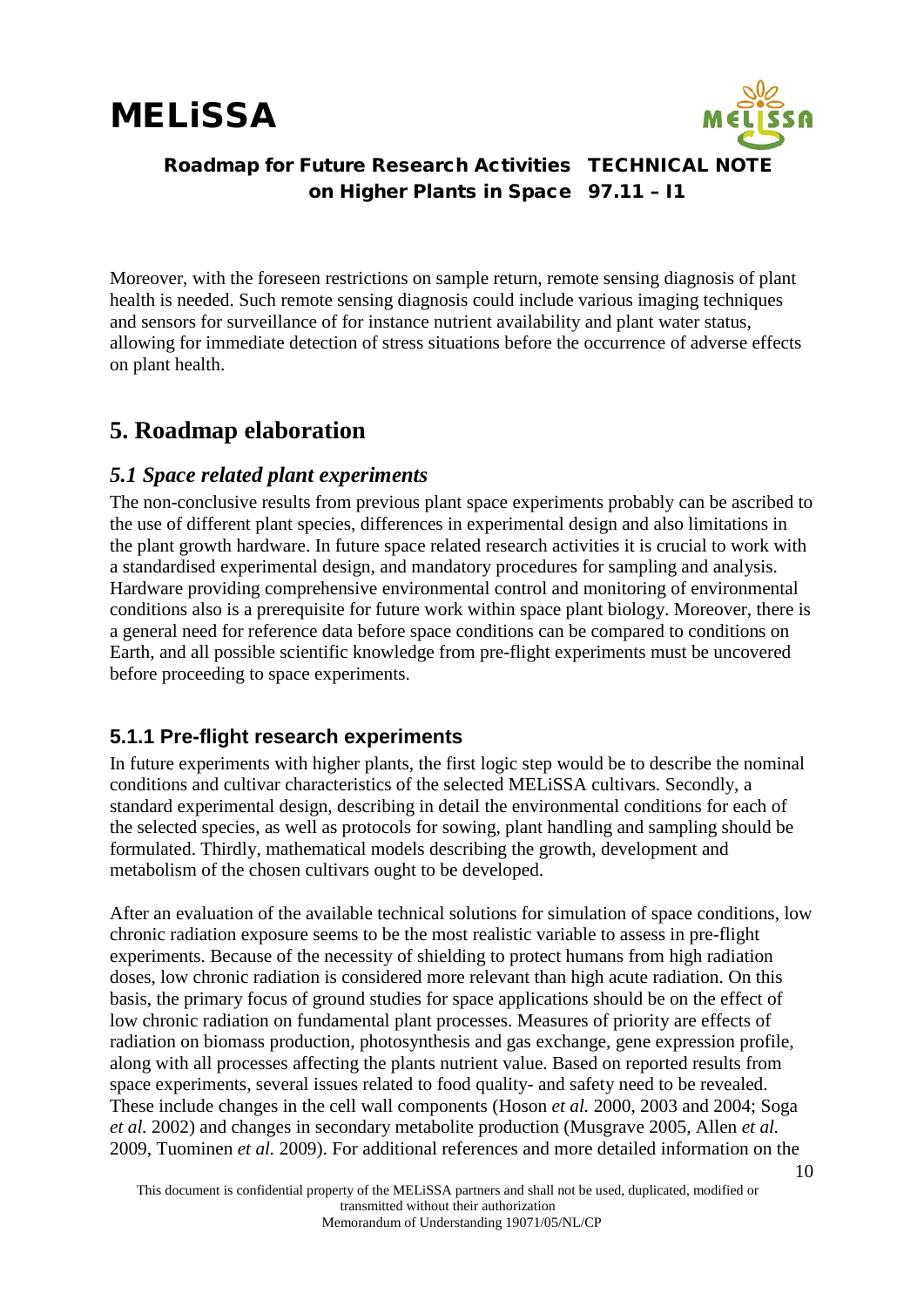

#### Roadmap for Future Research Activities TECHNICAL NOTE on Higher Plants in Space 97.11 – I1

above mentioned studies, see TN 97.09. Subsequently, it is important to consider the effects of chronic radiation on morphological changes, chromosome aberrations and mutation frequency, as these are good measures of plant development and genome stability. The prioritized plant sublevels to be included in the objectives of future research related to space plant biology, are described in figure 4.

The radiation exposure should mimic space radiation as much as possible, and include at least gamma-rays, proton and neutron particles. Existing facilities for radiation experiments are the Radioactive Isotope Beam Factory RIKEN (Nishina Center for Accelerator-Based Science (RIBF)), the HIMAC (Heavy-Ion Medical Accelerator in Chiba), both located in Japan, as well as the Alternating Gradient Synchrotron in Brookhaven, USA. The available facilities for radiation experiments and simulation of space conditions are insufficient in simulating the whole radiation load in space; however a large number of rays and particles with high energies can be obtained.

The 2-dimensional (2D) clinostats and random positioning machine (RPM) are widely applied methods for simulation of microgravity. However, the spatial limitations strongly restricting sample size and method of cultivation, limit the value of experiments with 2D-clinostats and RPMs.

With regard to magnetic fields, there is a technology for shielding of Earth's natural magnetic field that could in principle be combined with radiation exposure. However, even though some studies have indicated that magnetic fields can have a direct effect on plant growth and development (LiRHiPliSME TNs 97.03, 97.04, 97.05 and 97.08), more studies are required to determine the effects of reduced magnetic fields in space on higher plants.

As mentioned in section 4.2, both water and nutrient management in closed hydroponics and environmental monitoring and control are prerequisites for increased success in future space plant experiments. While the improved control of environmental factors is considered to be in principal technological issues, there is a need for both scientific activities and technology development to solve the issues related to water and nutrient management. As pointed out by Porterfield (2002), the effects of gravity on basic physical phenomena of all matter, (indirect effects of gravity) and how these effects in turn influence on the biological system, need to be elucidated before the direct effects of gravity on the cell, tissue, organ or whole organism can be revealed. Only when the biophysical limitations of transport and exchange in a reduced gravity environment are understood, technologies can be constructed to overcome these problems (Porterfield 2002). Parabolic flights have been proven useful to gain insight to physiological transport in microgravity. On the topic of recirculation of nutrient solutions in closed hydroponics, extensive work is required on both basic plant nutrition processes and development of sensor technology for surveillance of nutrients in the solution and plant nutrient status.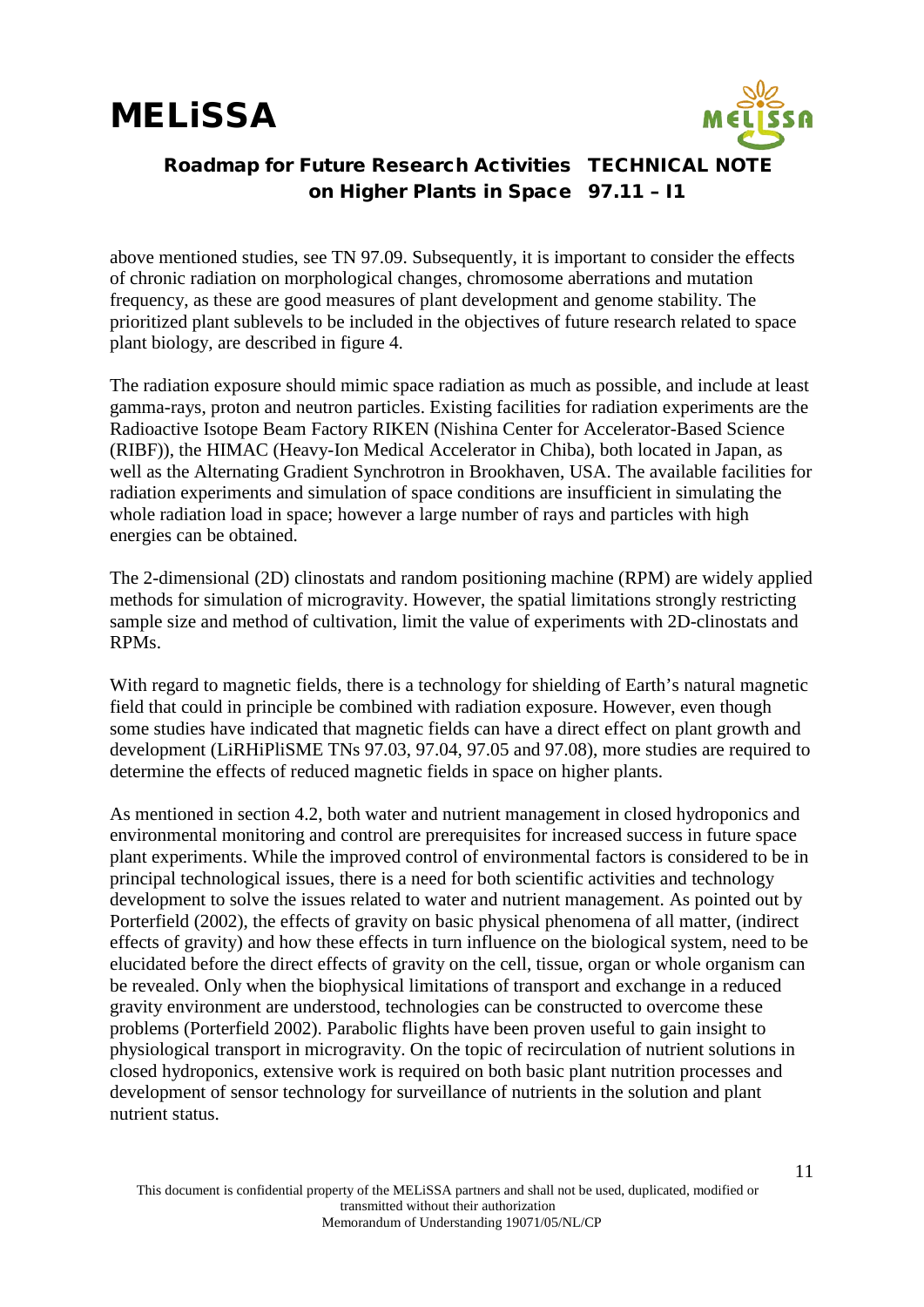

#### <span id="page-11-0"></span>**5.1.2 Space experiments**

With sustainable plant production as the ultimate objective, space experiments should start assessing the whole plant and focus on fundamental processes as biomass production, photosynthesis and gas exchange, and transport of water and solutes. In addition, all factors shown in the pre-flight experiments to have an influence on plant nutrient value should be prioritised. Analysis of gene expression profile should be included, but only when linked to specific plant functions.

Secondary, and based on the initial work, a set of sublevels will be defined for further studies. At this point, sublevels identified to be of potential interest are secondary metabolite production, the photosynthetic apparatus, chromosome aberrations and mutation frequency, hormonal interactions and morphological- and anatomical changes in the plant. The priority of sublevels may change as the work process moves forward. Plant experiments in space with several consecutive generations are required to study genome stability, pollination success and potential adaptation responses.

Natural low chronic exposure to space radiation, along with graded gravity generated by a centrifuge, will contribute to the understanding of the combined effects of radiation and microgravity on plants.

Future space plant experiments, assessing the whole plant and a complete growth cycle, require long duration exposure to space conditions to provide maximum output. At present, the best option for performing space experiments with higher plants is considered to be on the International Space Station (ISS). Satellites are also considered to be a good alternative to analyse short term effect on photosynthesis and gas exchange and to some degree the water management (transpiration). This scenario presupposes remote monitoring and control by use of sensors and image recording. At present, the ISS is the only platform where long duration (full or multiple plant life cycles) experiments with graded gravity by use of centrifuges can be performed. The ISS crew and the logistics established for ISS allow for the crew to interact with the plant chambers during and after the plant cultivation. The low chronic radiation on ISS also enables an assessment of combined effects of radiation and reduced gravity. Analyses of biomass production and the transport of water and solutes are feasible as long as optimal growth conditions are provided and cultivation systems are developed on the ISS platform. ISS also open up for establishing gene expression profiles of higher plants e.g. to reveal the effect on the metabolism. Furthermore, effect of graded gravity and chronic low radiation on food quality/safety, hormone interaction and chromosomal aberration and mutation frequency can be analysed by use of the ISS.

To assess the effects of total space radiation load and the lack of magnetic field, experiments need to be performed outside Low Earth Orbit (LEO). At this point and in the foreseeable future, the most realistic scenario for plant experiments outside LEO is as part of robotic mission to Moon or Mars surfaces.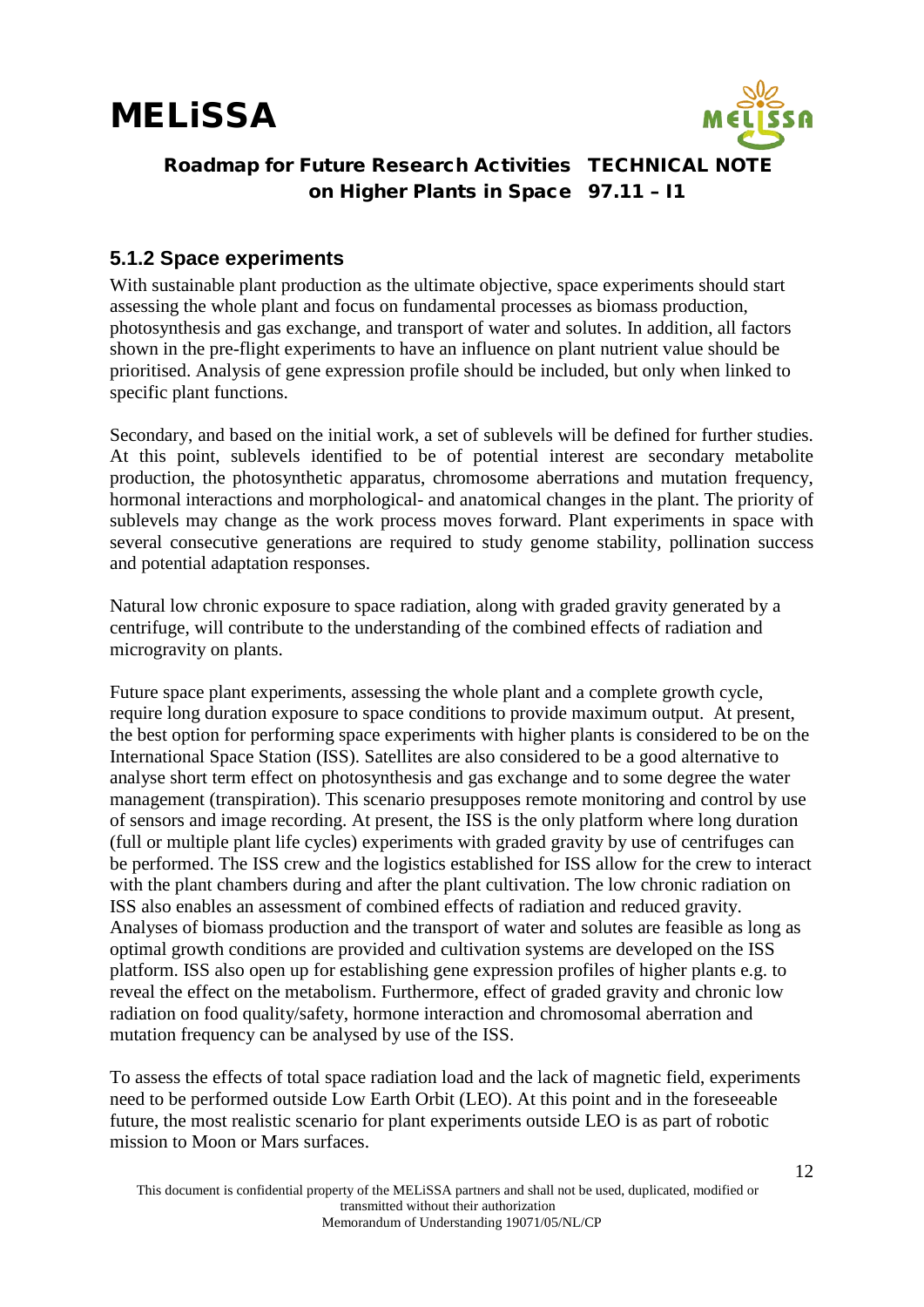





- Physiological transport and exchange
- Hormonal interactions
- Gene expression profile
- Genome stability
- Morphology



- Nutrient value
- Secondary metabolite production
- Biomass production
- Photosynthesis and gas exchange
- **Microflora**
- Water and nutrient uptake
- Gas exchange in the root zone

**Figure 4.** Research objectives for future research in space plant biology. The listed plant sublevels are identified based on the reviewed literature in the LiRHiPLiSME project. The final objectives for future space experiments may differ from the ones listed above.

#### <span id="page-12-0"></span>**5.1.3 Mathematical models**

To achieve the primary requirement of understanding and controlling the plant compartment processes, as well as the effects of space factors on the whole-plant physiology, mathematical models should be developed that describe the fundamental plant physiological processes; plant growth and development, water and nutrient uptake dynamics, photosynthesis, transpiration, gas exchange, microbial communities etc. A first step would be to define the parameters to be included in a model describing the higher plant compartment. A proper model for plant physiological processes should include the complex interplay between environmental, physiological, biophysical and bio mathematical factors (Gielis 2004). A model developed especially for higher plants in bio regenerative life support applications is the higher plant model. This model separates the different plant organs (leaf, stem, root and fruit, seed or storage organ) in order to study the different sub-processes to find existing laws and models (Hezard et al 2011). All these submodels fit into a general structured model. The goal of the general model is to be able to predict the  $CO<sub>2</sub>$  and nutrient solution consumption,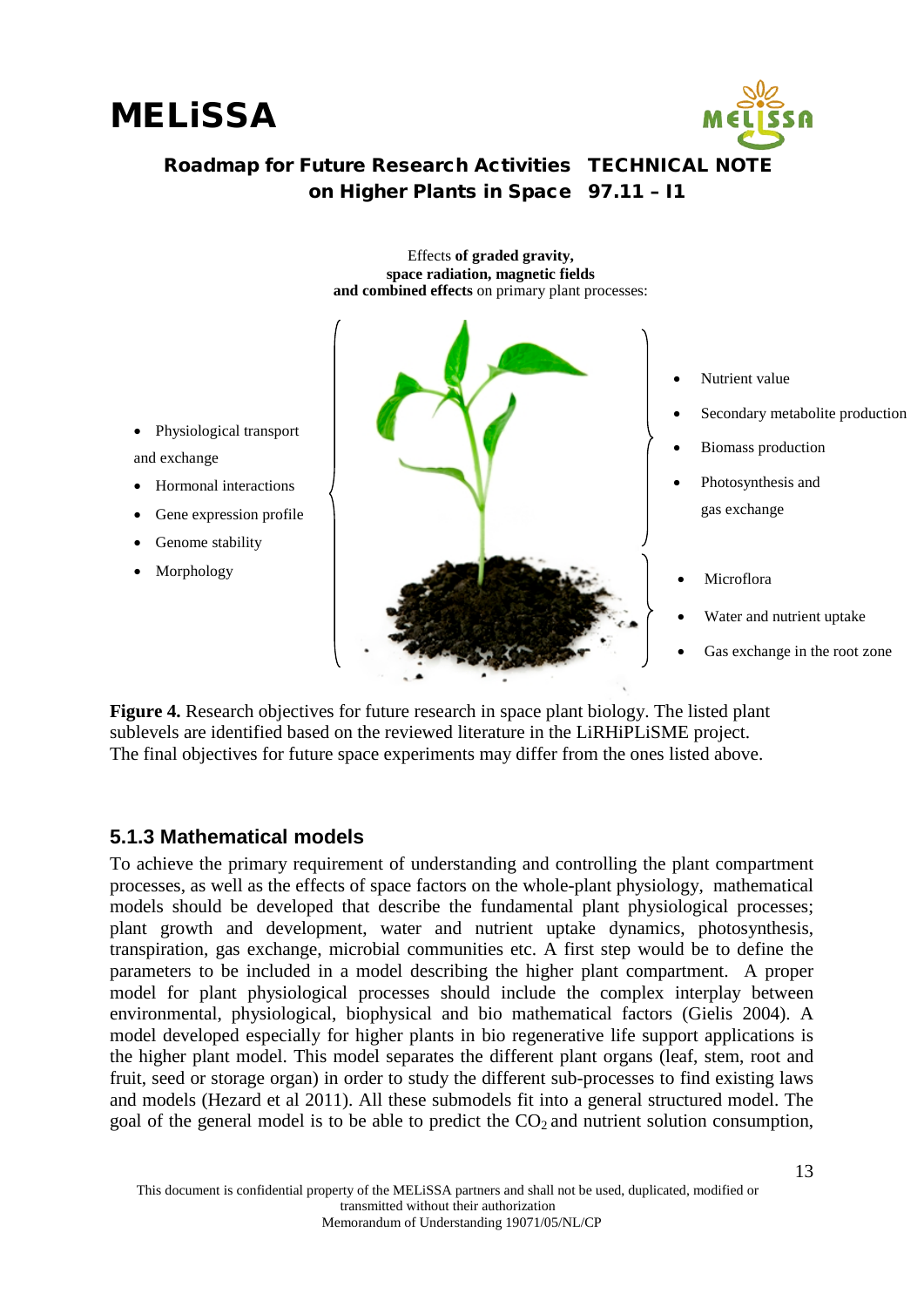



as well as the  $O_2$ , clean water and food production from the higher plant compartment, at different environmental conditions (Hezard et al. 2010).

Another approach to predict and model the plant related processes in the MELiSSA higher plant compartment, is the development of a preliminary model aiming to describe the mass flux at the surface of the plant leaf (Holmberg 2011). This includes transport phenomena such as the vaporisation of water, carbon dioxide uptake, oxygen release and respiration, processes all controlled mainly by the stoma of the leaf. The flux through the stoma is induced by diffusion. The preliminary model is based on a series of existing physical laws (mainly Fick`s law: a quantitative description of the diffusion process). Also the impact of the external environment surrounding the stomata, which is parameters as humidity, temperature, airflow ad pressure, is included in the model (Holmberg 2011). It should be stressed, however, that the described preliminary model contains many constraints and should be further adapted and validated through computer simulations and computations, as well as crop specific experiments (Holmberg 2011).

To increase the relevance of the mathematical models, as well as for the preparation of future space plant experiments, more work is required to increase the understanding of physiological transport and exchange in higher plants, as well as basic fluid physics applicable in higher plant physiology.

#### <span id="page-13-0"></span>*5.2 Building blocks for roadmap*

Based on the literature review process and workshop discussions, and the proposed requirements for future research activities described above (and in more detailed in TN. 97.10), the activities required to obtain the scientific readiness for further development of enclosed regenerative life support systems including higher plants, are grouped into a set of building blocks. The building blocks, forming the basis for the roadmap are presented in figure 5.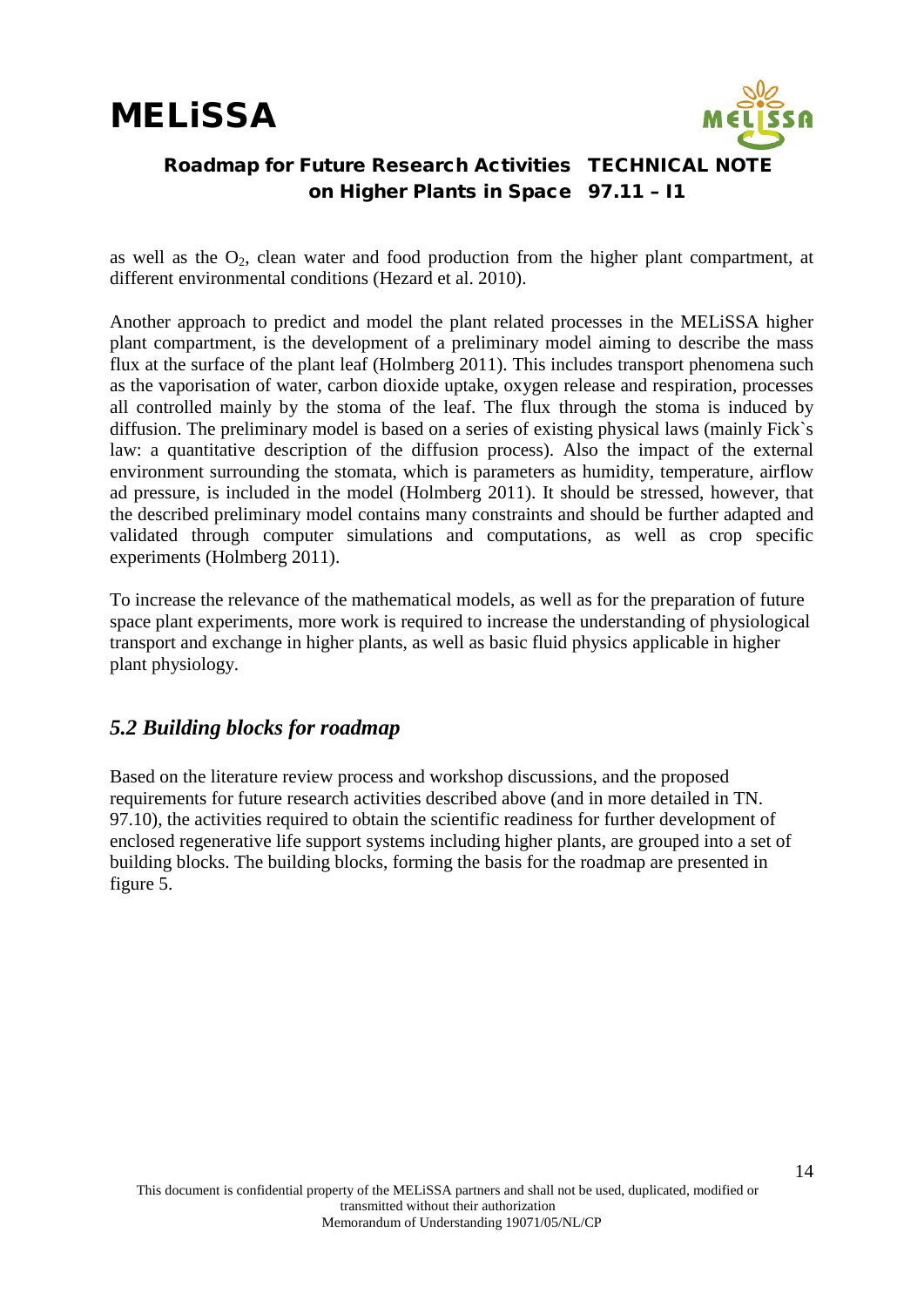



**Figure 5.** Building blocks (main groups of requirements) for future research activities on higher plants in space. The lower section of the figure describes activities to be performed before proceeding to ground based scientific activities (described in the middle section of the figure). The upper section builds on the lower and middle sections, and describes space experiments required to reach the scientific readiness to develop regenerative life support systems including higher plants.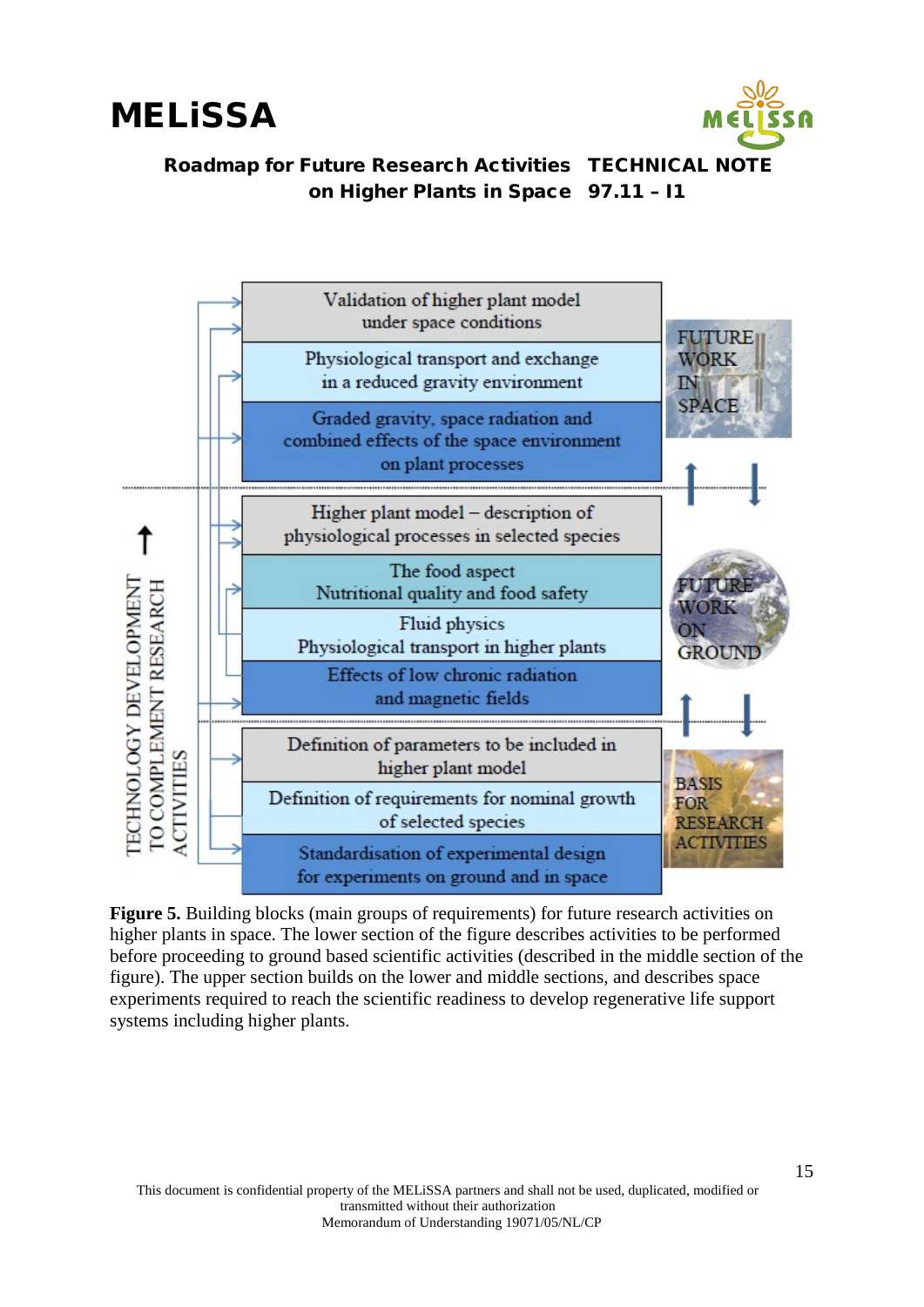

#### Roadmap for Future Research Activities TECHNICAL NOTE on Higher Plants in Space 97.11 – I1

#### <span id="page-15-0"></span>*5.3 Roadmap*

The roadmap for future research activities on higher plants in space is presented in figure 6. The roadmap aims to describe the scientific activities leading to milestone achievements on the way towards sustainable plant growth and food production in space. Pre-flight activities and space activities are given separately. Pre-flight activities include the development of mathematical models and food characterisation studies aiming to fully describe and understand the chosen MELiSSA plants and all the processes related to them. All the parameters determined in the plant characterisation studies (describing the plants growth, development and metabolism) as well as the mathematical models developed on ground must be validated under space conditions. Moreover, future space experiments should build on the pre-flight experiments and address the whole plant perspective together with carefully selected sublevels. The pre-flight and space research activities presented in the roadmap are described in more detail in section 5.1. Figure 6 describes the proposed series of scientific activities and milestones within plant biology that need to be achieved for the realization of a regenerative life support system including higher plants.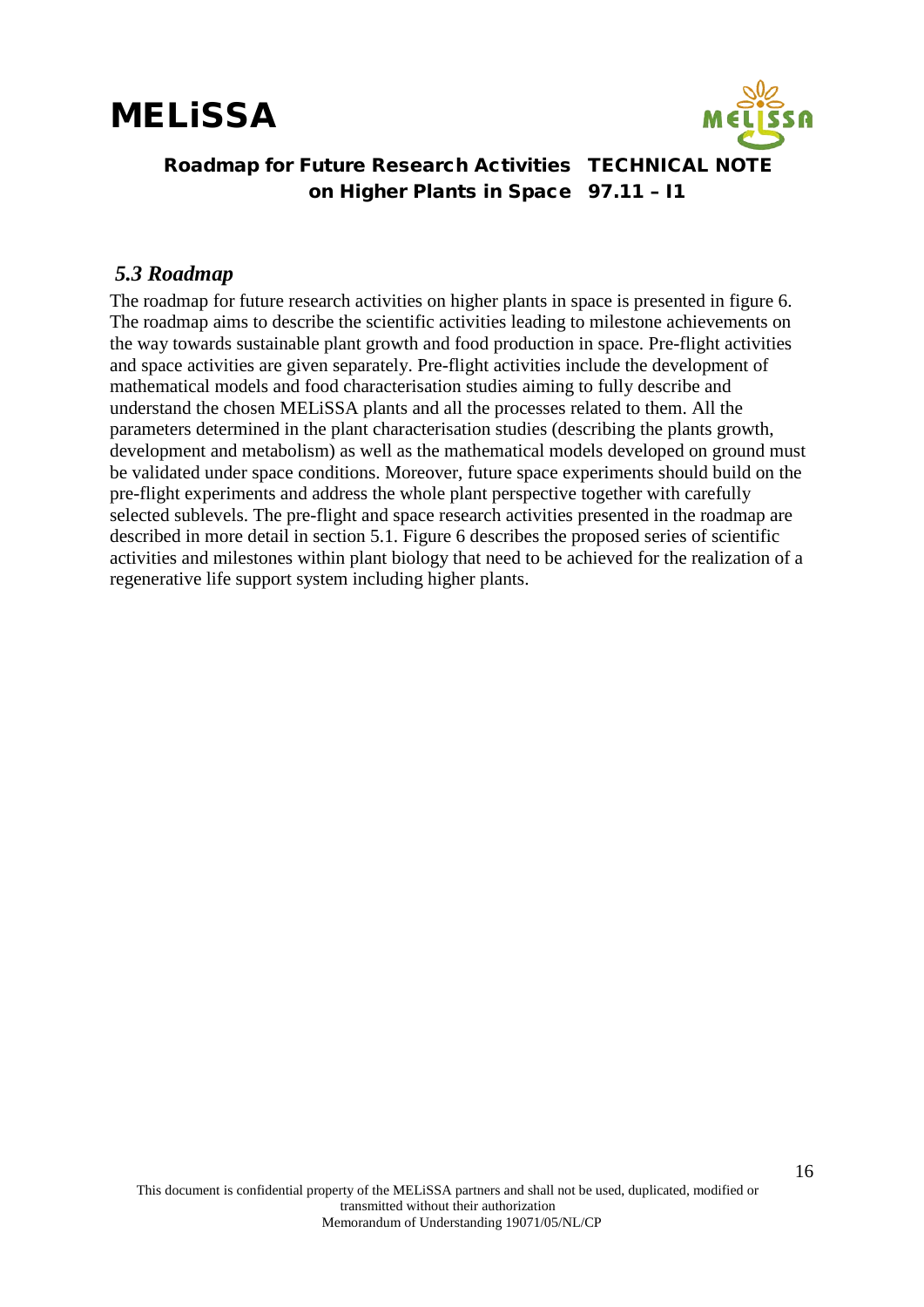





**Figure 6**. Roadmap for future research activities, aiming to describe the scientific activities and milestones within plant biology, that is required for the realization of a regenerative life support system including higher plants. The lower section (light blue) describes preflight activities, while the upper section (darker blue) describes future research activities in space. The food characterization studies are carried out to describe and define the chosen MELiSSA plant species and all the related processes (i.e. growth, development and metabolism), and will provide input to the development of the higher plant mathematical model (HPM). The preliminary HPM will form the basis for initial testing of HPM parameters under space conditions.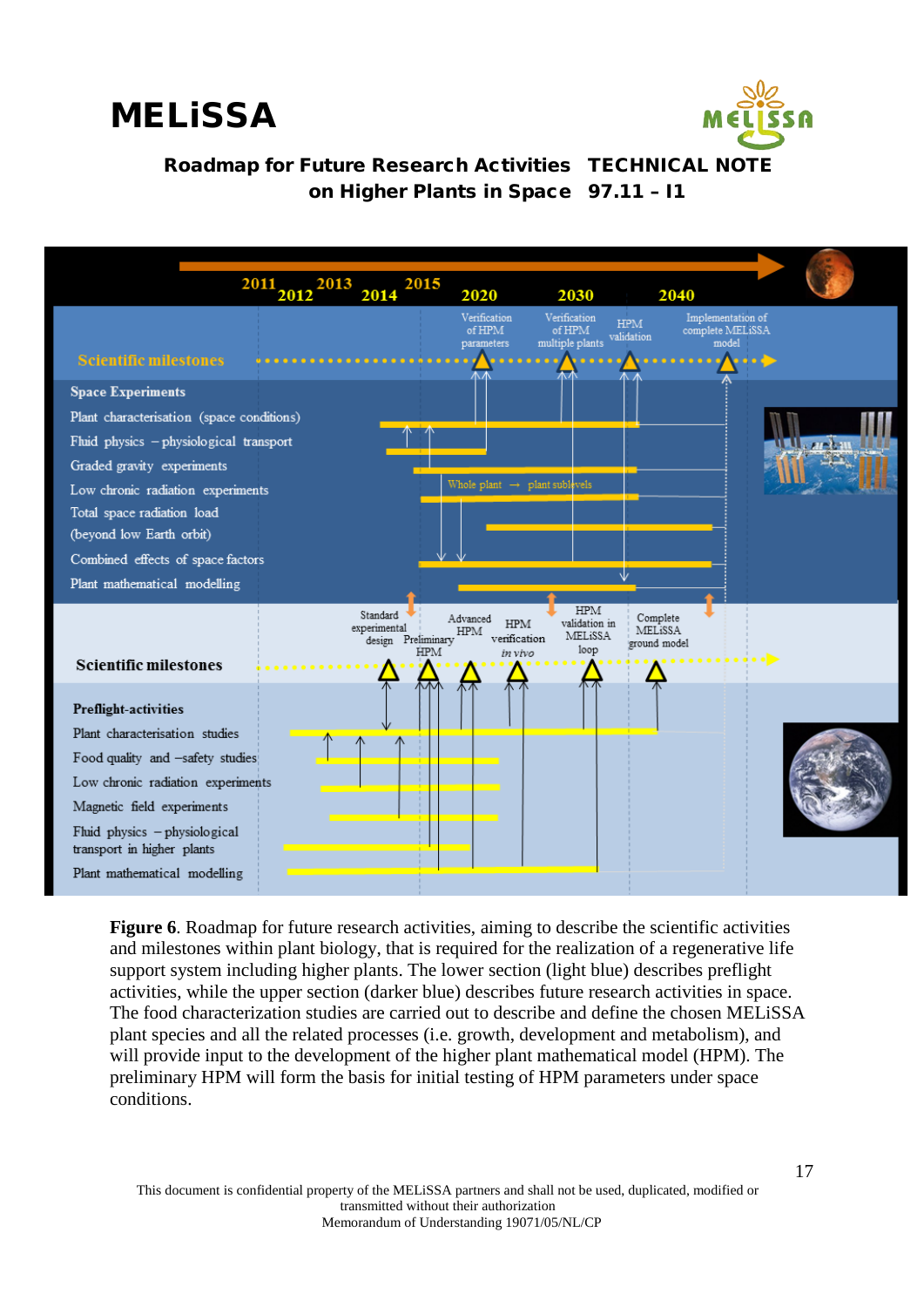

### <span id="page-17-0"></span>**6. References**

- 1. Allen, J., Bisbee, P. A., Darnell, R. L., Kuang, A., Levine, L. H., Musgrave, M. E. & Loon, J. J. W. A. v. Gravity control of growth form in *Brassica rapa* and *Arabidopsis thaliana* (Brassicaceae): consequences for secondary metabolism. *American Journal of Botany* **96** (3), 652-660 (2009).
- 2. Binot, R. A., Tamponnet, C., and Lasseur, Ch. Biological life support for manned missions by ESA. *Advances in Space Research* 14 **(**11), 71-74 (1994).
- 3. Brown, C. S., Sederoff, H. W., Davies, E., Ferl, R. J. and Stancovic, B. Plan(t)s for space exploration. *Plant Tropisms,* edited by Gilroy and Masson, Blackwell Publishing, Ames, Iowa, p.183-195 (2008).
- 4. Gielis, J. and Gerats, T. A botanical perspective on modelling plants and plant shapes in computer graphics. Proceedings of international conference on computing communications and control technologies, Austin, Texas, pp.265-272 (2004).
- 5. Godia, F., Albiol, J., Montesinos, J. L., Pérez, J., Creus, N., Cabello, F., Mengual, X., Montras, A. and Lasseur, C. MELiSSA: a loop of interconnected bioreactors to develop life support in space. *Journal of Biotechnology* 99 (3), 319-330 (2002).
- 6. Hezard, P., Sasidharan, L.S., Creuly, C. and Dussap, C-G. Higher plant modelling for bioregenerative life support applications: general structure of modelling. *40th International Conference on Environmental Systems*, AIAA (2010) (Pending paper).
- 7. Hendrickx, L., De Wever, H., Hermans, V., Mastroleo, F., Morin, N., Wilmotte, A., Janssen, P., Mergeay, M. Microbial ecology of the closed artificial ecosystem MELiSSA (Micro-Ecological Life Support System Alternative): Reinventing and compartmentalizing the Earth's food and oxygen regeneration system for long-haul space exploration missions. *Res. Microbiol*. 157, 77-86 (2006).
- 8. Holmberg, M. Preliminary modelling of mass flux at the surface of plant leaves within the MELiSSA hgher plant compartment. ESA Report EWP-2376 (2011).
- 9. Hoson, T., Kamisaka, S., Wakabayashi, K., Soga, K., Tabuchi, A., Tokumoto, H., Okamura, K., Nakamura, Y., Mori, R., Tanimoto, E., Takeba, G., Nishitani, K., Izumi, R., Ishioka, N., Kamigaichi, S., Aizawa, S., Yoshizaki, I., Shimazu, T. & Fukui, K. Growth regulation mechanisms in higher plants under microgravity conditions - changes in cell wall metabolism. *Biological Sciences in Space* **14** (2), 75-96 (2000).
- 10. Hoson, T., Soga, K., Wakabayashi, K., Kamisaka, S. & Tanimoto, E. Growth and cell changes in rice roots during spaceflight. *Plant and Soil* **255** (1), 19-26 (2003).
- 11. Hoson, T., Soga, K., Mori, R., Saiki, M., Nakamura, Y., Wakabayashi, K. & Kamisaka, S. Cell wall changes involved in automorphic curvature of rice coleoptiles under microgravity conditions in space. *Journal of Plant Research* **117** (6), 449-455  $(2004)$ .
- 12. Ivanova, T.N., Bercovich, Y.A., Mashinskiy, A.L., and Meleshko, G.I. The  $1<sup>st</sup>$  space vegetables have been grown in the SVET greenhouse

This document is confidential property of the MELiSSA partners and shall not be used, duplicated, modified or transmitted without their authorization Memorandum of Understanding 19071/05/NL/CP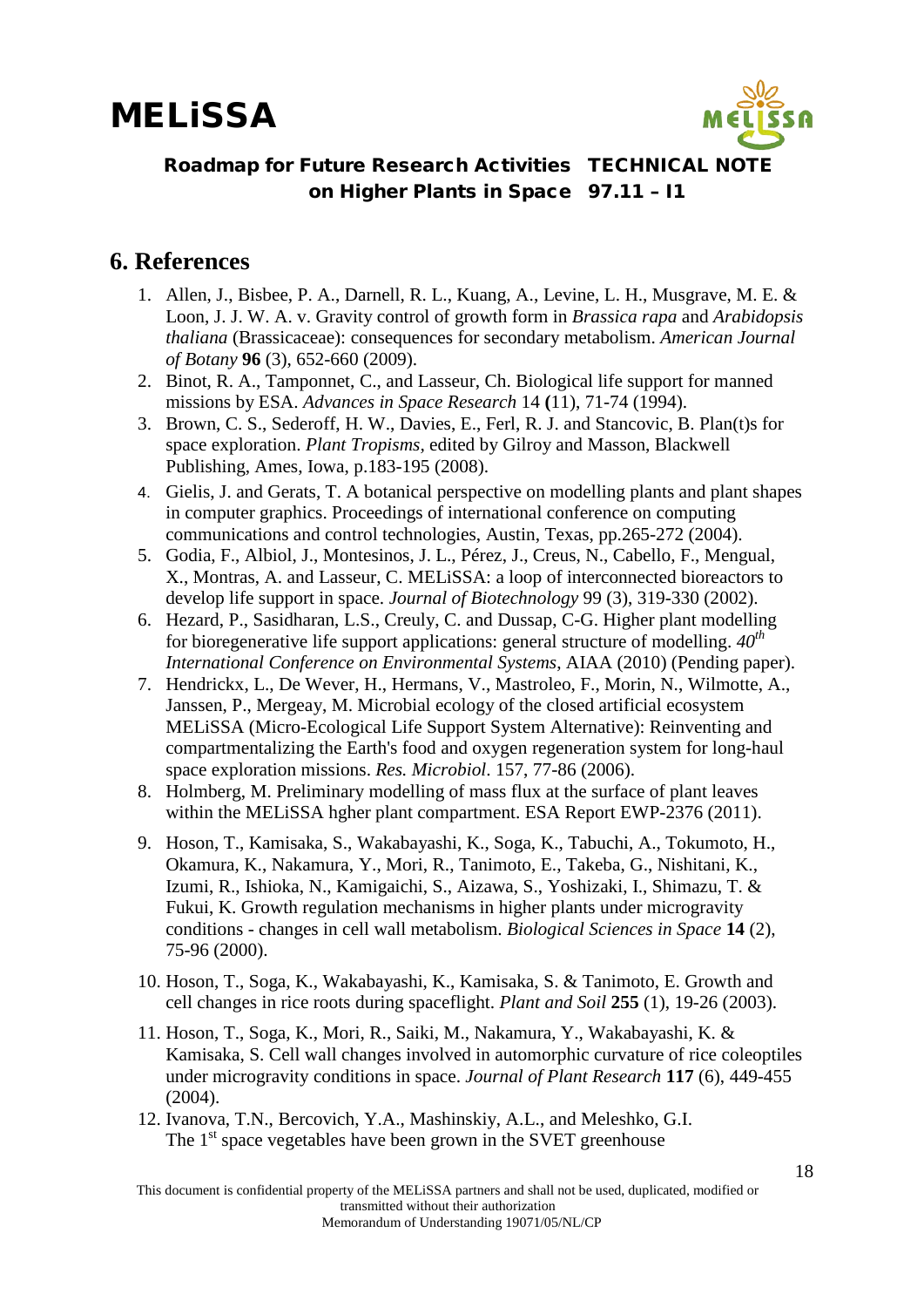

using controlled environmental conditions. *Acta Astronaut*. 29, 639-644 (1993).

- 13. Kitaya, Y., Kawai, M., Tsuruyama, J., Takahashi, H., Tani, A., Goto, E., Saito, T. and Kiyota, M. The effect of gravity on surface temperatures of plant leaves. *Plant Cell Environ.* 26, 497-503 (2003).
- 14. Lee, J.G., Lee, B.Y. and Lee, H. J. Accumulation of phytotoxic organic acids in reused nutrient solution during hydroponic cultivatin of lettuce (*Lactuca sativa* L.). *Sci Hortic* 110, 119-128 (2010).
- 15. Liao, J., Liu, G., Monje, O, Stutte, G. W. and Porterfield, D. M. Induction of hypoxic root metabolism results from physical limitations in  $O<sub>2</sub>$  bioavailability in microgravity. *Advances in Space Research* 34, 1579-1584 (2004).
- 16. Marquit, J. D., Bates, S. C. Gushin V. I., Sychev, V. N., Levinskikh, M. A., Podolsky, I. G., Marchant, C. C. and Bingham, G. E. Testing crew responses to varied higher plant presentations in the Mars 500-day mission simulation. *Journal of Gravitational Physiology* 15, 161-162 (2008).
- 17. Massa, D., Incrocci, L., Maggini, R., Carmassi, G., Campiotti, C.A. and Pardossi, A. Strategies to decrease water drainage and nitrate emission from soilless cultures of greenhouse tomato. *Agricultural Water Management* 97, 971-980 (2010).
- 18. Merkys, A.J., Laurinavičius, R.S.and Švegždienea, D.V. Plant growth, development and embryogenesis during Salyut-7 flight. *Advances in Space Research* 4 (10), 55-63 (1984).
- 19. Musgrave. M. E., Kuang, A., Brown, C. S. and Matthews, S.W. Changes in *Arabidopsis* leaf ultrastructure, chlorophyll and carbohydrate content during spaceflight depend on ventilation. *Ann. Bot* 82, 503-512 (1998).
- 20. Musgrave, M. E., Kuang, A., Tuominen, L. K., Levine, L. H. & Morrow, R. C. Seed storage reserves and glucosinolates in *Brassica rapa* L. grown on the International Space Station. *International Journal of American Society for Horticultural Science* **130** (6), 848-856 (2005).
- 21. Othani, T., Kaneko, A., Fukuda, N., Hagiwara, S. and Sase, S. Development of a Membrane System for Closed Hydroponics in a Greenhouse. *J. agric. Engng Res.*77(2), 227-232 (2000).
- 22. Pardossi, A., Malorgio, F., Incrocci, L., Carmassi, G., Maggini, R., Massa, D. and Togni, F. Simplified models for the water relations in soilless cultures: what they do or suggest for sustainable water use in intensive horticulture. *Acta Hortic*. 718, 425- 434 (2006).
- 23. Porterfield, D.M. The biophysical limitations in physiological transport and exchange in plants grown in microgravity. *J Plant Growth Regul* 21, 177-190 (2002).
- 24. Postma, J. The status of biological control of plant diseases in solilless cultivation. In *Recent Developments in Management of Plant Diseases, Plant Pathology in the 21st Century 1*, Springer Science, pp.133-146 (2010).
- 25. Poughon, L., Farges, B., Dussap, C. G., Godia, F. and Lasseur Ch. Simulation of the

This document is confidential property of the MELiSSA partners and shall not be used, duplicated, modified or transmitted without their authorization Memorandum of Understanding 19071/05/NL/CP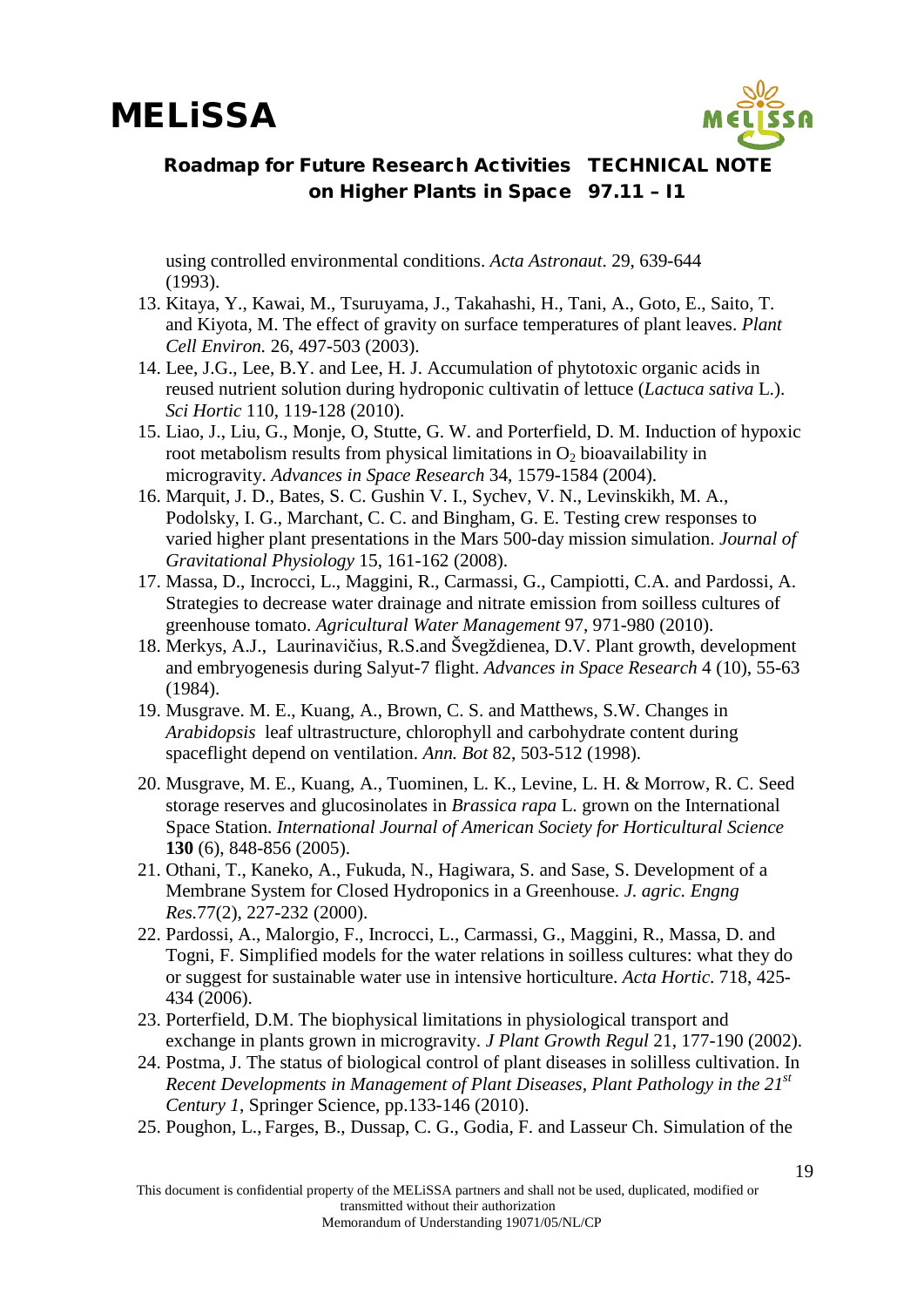

MELiSSA closed loop system as a tool to define its integration strategy. *Advances in Space Research* 44 **(**12), 1392-1403 **(**2009).

- 26. Schwarts, D., Grosch, R., Gross, W. and Hoffman-Hergarten, S. Water quality assessment of different reservoir types in relation to nutrient solution use in hydroponics. *Agricultural Water Management* 71, 145-166 (2005).
- 27. Soga, K., Wakabayashi, K., Kamisaka, S. & Hoson, T. Stimulation of elongation growth and xyloglucan breakdown in *Arabidopsis* hypocotyls under microgravity conditions in space. *Planta* **215** (6), 1040-1046 (2002).
- 28. Stanghellini, C., Kempkes, F., Pardossi, A. and Incrocci, L. Closed Water Loop in Greenhouses: Effect of water quality and value of produce. Acta Hortic 691, 233-241 (2005).
- 29. Sychev, V.N., Shepelev, E.Y., Meleshko, G.I., Gurieva, T.S., Levinski, M.A., Podolsky, I.G., Dadasheva, O.A. and Popov, V.V. Main characteristics of biological components of developing life support system observed during the experiments aboard orbital complex MIR. In: Nelson, M. (Ed.), *Space Life Sciences: Closed Ecological Systems: Earth and Space Applications*. Elsevier Science Bv, Amsterdam, pp. 1529-1534 (2001).
- 30. Tuominen, L. K., Levine, L. H. & Musgrave, M. E. Plant secondary metabolism in altered gravity. *Methods in Molecular Biology, Protocols for in Vitro Cultures and Secondary Metabolite Analysis of Aromatic and Medical Plants edited by Jain and Saxena. Humana Press* **547** (2009).
- 31. Wheeler, R. M., Stutte, G. W., Sobarrao, G. V. and Yorio, N. C. Plant growth and human life support for space travel. In: *Handbook of Plant and Crop Physiology,* edited by M. Pessarakli, Marcel Dekker, Inc, New York-Basel, p. 925-941 (2001).
- 32. TECHNICAL NOTE 97.03- Plant genetics
- 33. TECHNICAL NOTE 97.04. Plant growth regulators and signal mechanisms
- 34. TECHNICAL NOTE 97.05. Plant development and morphology
- 35. TECHNICAL NOTE 97.06. Transport of water and solutes
- 36. TECHNICAL NOTE 97.07. Plant movements
- 37. TECHNICAL NOTE 97.08. Plant gas exchange and metabolism
- 38. TECHNICAL NOTE 97.09. The global plant perspective
- 39. TECHNICAL NOTE 97.10. Requirements for future research activities on higher plants in space.